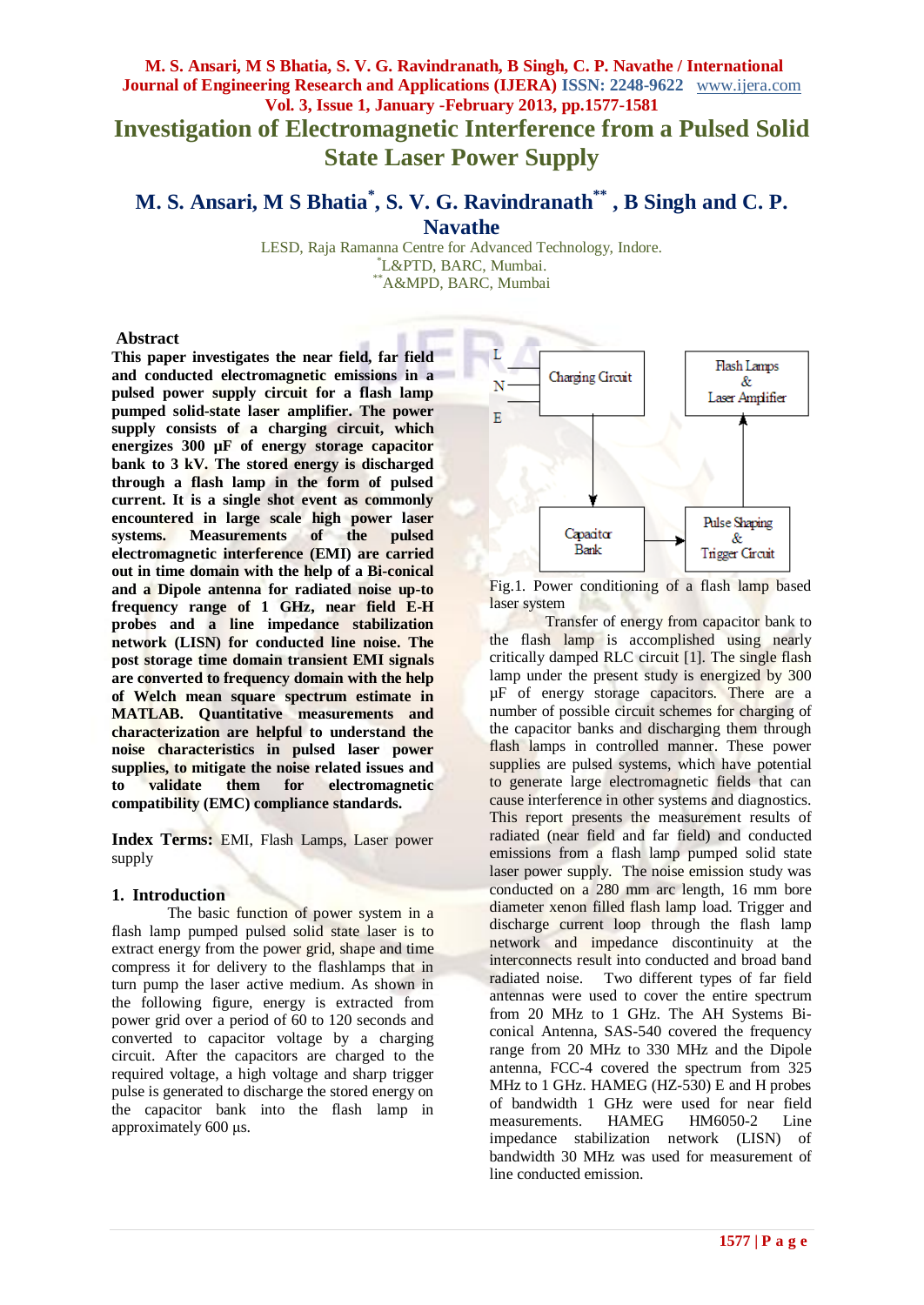# **M. S. Ansari, M S Bhatia, S. V. G. Ravindranath, B Singh, C. P. Navathe / International Journal of Engineering Research and Applications (IJERA) ISSN: 2248-9622** www.ijera.com **Vol. 3, Issue 1, January -February 2013, pp.1577-1581**

# **2. Laser Power supply description**

Block diagram of the laser power supply is shown below in figure 2. It consists of a charging circuit, a trigger circuit comprising of the trigger transformer and a control circuit. The control circuit initiates charging of the capacitor bank. On completion of the charging process a high voltage trigger signal is generated which pre-ionizes the flash lamp. This results in flow of pulsed current through the series combination of the capacitor,

secondary of the trigger transformer and the flash lamp. The flash lamp discharge cable may be either a single core or a co-axial cable. This work also investigates the effect of a ground image provided by sheath of a coaxial charging cable on the emitted and conducted noise. Length of the discharge cable is 2 m. Photo of a typical charging circuit and the capacitor bank is shown in figure 3.



Fig. 2. Experimental setup for the flash lamp power supply



Fig. 3. Power supply capacitor bank

The flash lamp current density varies from 2.5 to 3 kA per  $\text{cm}^2$  [2]. Peak of the loop current flowing through the capacitor, trigger transformer and flash lamp depends on the capacitor voltage

 $V_C$ , circuit impedance  $Z_0$  and flash lamp impedance *ZFL* as given by the following equation [3],

$$
I_{peak} = \frac{V_C}{\left(Z_0 + Z_{FL}\right)}\tag{2.1}
$$

The flash lamp impedance  $Z_{FL}$  is dynamic and changes with the flash lamp voltage and current. The circuit impedance  $Z_0$  is given by  $\sqrt{\frac{L}{C}}$ , where *L* and *C* represent the trigger transformer secondary inductance and the energy storage capacitance respectively. Thus, the equation 2.1 can be rewritten as,

$$
I_{peak} = \frac{V_C}{\left(\sqrt{\frac{L}{C}} + Z_{FL}\right)}
$$
(2.2)

The current pulse width is given by,  
\n
$$
T^{2} = \frac{C^{3} K_{0}^{4}}{2E_{0} \alpha^{4}}
$$
\n(2.3)

Where,  $K_0$  is the flash lamp constant which depends on the flash lamp gas, pressure and the lamp geometry, *E<sup>0</sup>* is the stored energy on capacitors and  $\alpha$  is the circuit damping constant. The laser pulse is generated after occurrence of the peak of the flash lamp current.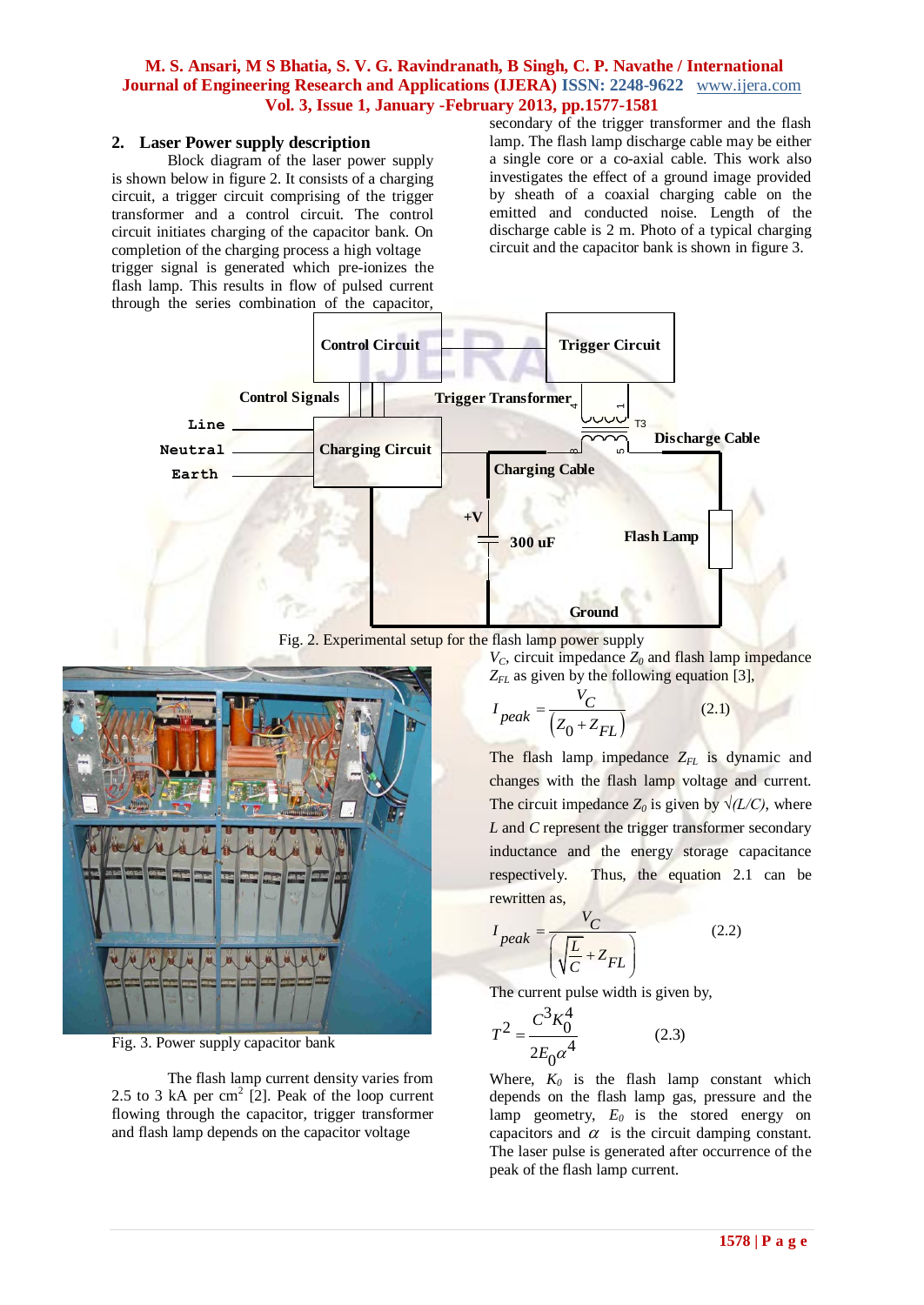# **M. S. Ansari, M S Bhatia, S. V. G. Ravindranath, B Singh, C. P. Navathe / International Journal of Engineering Research and Applications (IJERA) ISSN: 2248-9622** www.ijera.com **Vol. 3, Issue 1, January -February 2013, pp.1577-1581**

# **3. Measurement set up**

For the study of EMI radiated emission in any system the path and loop area of current flow, the current rise time and the peak amplitude are of primary importance. As expressed in equations 2.2 and 2.3 above, the current profile depends nonlinearly on a number of variables like capacitor voltage, circuit values and the flash lamp constant. Emission standards for transient current pulses for electrostatic discharge, fast transient and surge are covered by IEC 61000 (4-2, 4-4, 4-5) documentations [4]. As mentioned earlier, two different types of antennas i.e. Bi-conical and Dipole were used to cover the spectrum up to 1 GHz. These are the most popular antennas used for noise measurement in EMC/EMI studies [5, 6]. The antennas were kept at a distance of 1m from the capacitor discharge cable. The near field probes were kept at 20 cm from the discharge cables. Single phase mains power to the flash lamp power supply were drawn through the LISN. The flash lamp current is measured by a LEM (Model: RR6030) make current probe based on Rogowski principle. The noise measurement was carried out by charging the capacitor voltage to 3kV, generating a trigger signal and discharging the stored energy through a flash lamp. The EMI measurement setup is shown in the figure 4. The power supply chassis along with the flash lamp connections are shown in figure 5.



Fig. 4. EMI Measurement setup



Fig. 5. Power supply and flash lamp connection

The flash lamp current and the optical pulse detected with a photodiode is shown below in figure 6. Peak value of the current is 3 kA and the pulse width is nearly 600 us. A high dI/dt trigger spike is generated at the time of flash lamp preionization and this portion of the flash lamp excitation is the main source of radiated and conducted noise.



Fig. 6. Flash lamp current and optical pulse

# **4. Results and discussions**

Figures 7 and 8 show the MATLAB generated near field E and H, Welch mean square spectrum [7]. The emissions are shown under the two different conditions i.e. when the capacitor is discharged into flash lamp through a single core cable and secondly through a co-axial cable.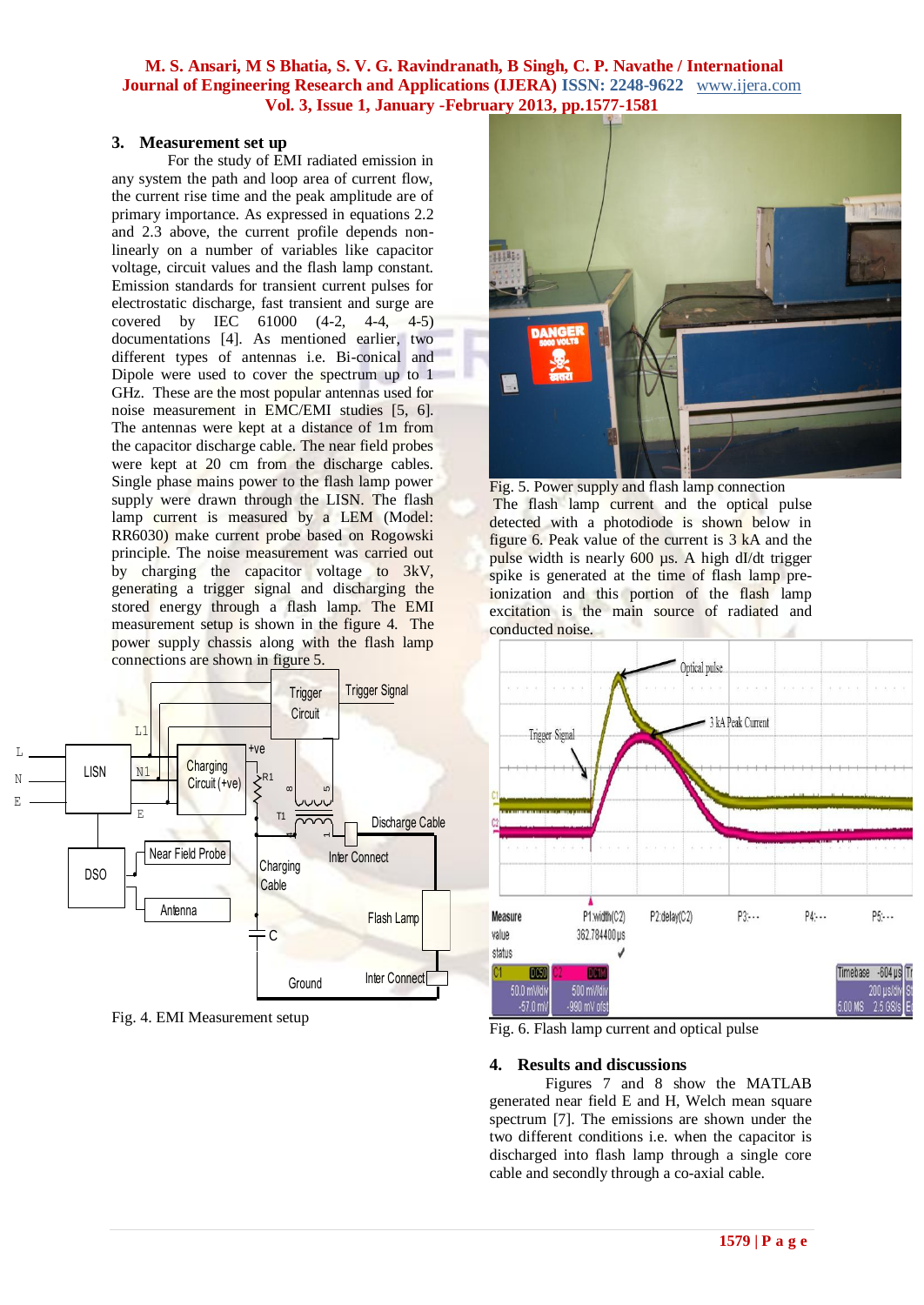





Fig. 7. Near field E spectrum

In the low frequency range (less than 200 MHz) the near field shielding effectiveness of the coaxial cable is smaller. At frequencies greater than 200 MHz the average attenuation of the RG8 co-axial is 3 dB more than a single core cable. The far field emission measured with a bi-conical antenna is shown in figure 9. The antenna is kept at a distance of 1m from the radiating cable. The emission measured with a dipole antenna for a frequency rage up-to 1 GHz is shown in the figure 10.



Fig. 9. Radiated spectrum up-to 330 MHz

Fig. 8. Near field H spectrum